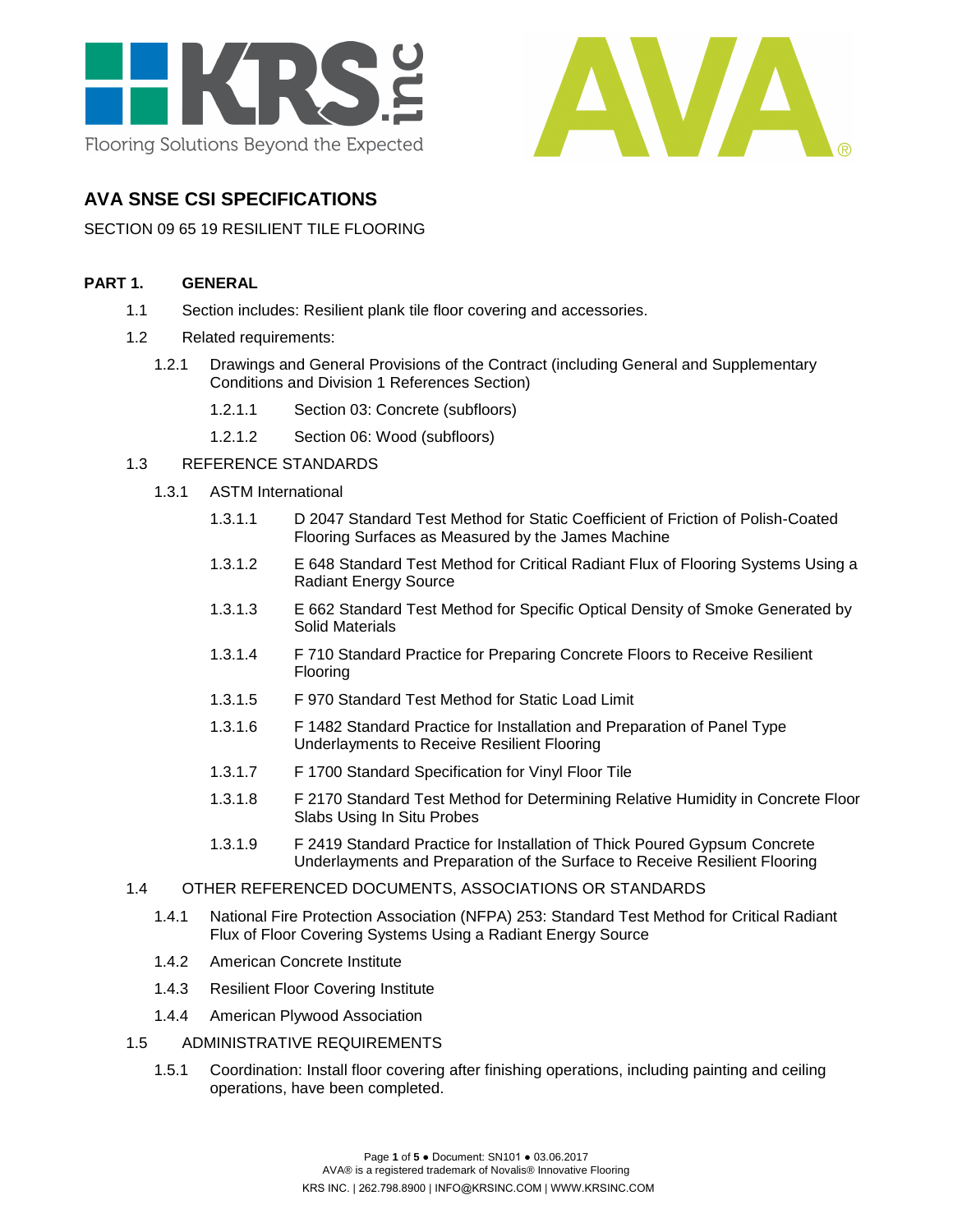



- 1.5.2 Preinstallation Meetings: Meet to confirm project requirements, substrate conditions, manufacturer's installation instructions and warranty requirements in compliance with Division 1 requirements.
- 1.5.3 Sequencing: Do not install floor covering over concrete substrates until substrates have cured and are dry to bond with adhesive as determined using test methods specified in ASTM F710 and following adhesive manufacturer's instructions.

### 1.6 SUBMITTALS

- 1.6.1 General: Submit listed submittals in accordance with Conditions of the Contract and Division 1 Submittal Procedures.
- 1.6.2 Product Data: For specified products, submit latest edition of product supplier's technical specifications data (available by c[ontacting KRS Inc.](http://www.matsinc.com/) at 262.798.8900 or info@krsinc.com).
- 1.6.3 Samples: Submit selection and verification samples showing the required finishes, colors, designs, and textures for flooring, as well as samples of adhesives and applicable accessories such as underlayment, trim moldings, etc.
- 1.6.4 Samples for verification of floor covering submit one full tile or plank per pattern, color or SKU.
- 1.6.5 Test and Evaluation reports as required by Conditions of the Contract and Division 1 Regulatory Requirements Section, submit test certificates from an independent test laboratory showing compliance with specified performance characteristics and physical properties.
- 1.6.6 Compatibility and adhesion test reports: Submit test reports confirming adhesive's effectiveness with the product(s) specified when adhesive products are not the Resilient Flooring manufacturer's branded products.
- 1.6.7 Manufacturer Instructions: For specified products, submit latest editions of product supplier's installation and cleaning & maintenance instructions (available by c[ontacting KRS Inc.](http://www.avaflor.com/)).
- 1.6.8 Warranty documentation: For specified products and accessories, submit product supplier's warranty documents (available by c[ontacting KRS Inc.](http://www.avaflor.com/) at 262.798.8900 or info@krsinc.com).

### 1.7 SUSTAINABILITY REQUIREMENTS

- 1.7.1 AVA SNSE
	- 1.7.1.1 MR Credit Building Product Disclosure and Optimization
		- 1.7.1.1.1 Environmental Product Declaration, Option 1
		- 1.7.1.1.2 Material Ingredients, Option 1 Health Product Declaration
		- 1.7.1.1.3 Material Ingredients, Option 2 REACH Certification
	- 1.7.1.2 EQ Credit Low Emitting Materials
		- 1.7.1.2.1 Option 1 FloorScore<sup>®</sup> Certification (must be used with LEED Compliant adhesives)
- 1.7.2 AVA SNSE Adhesives
	- 1.7.2.1 IEQ Credit 4.1 Low Emitting Materials
	- 1.7.2.2 IEQ Credit 4.3 Low VOC ratings, help qualify installations for this credit as part of a flooring system
	- 1.7.2.3 MR Credit 5 Regional Materials, on jobsites within 500 miles from manufacturing location: Dalton, GA

### 1.8 QUALITY ASSURANCE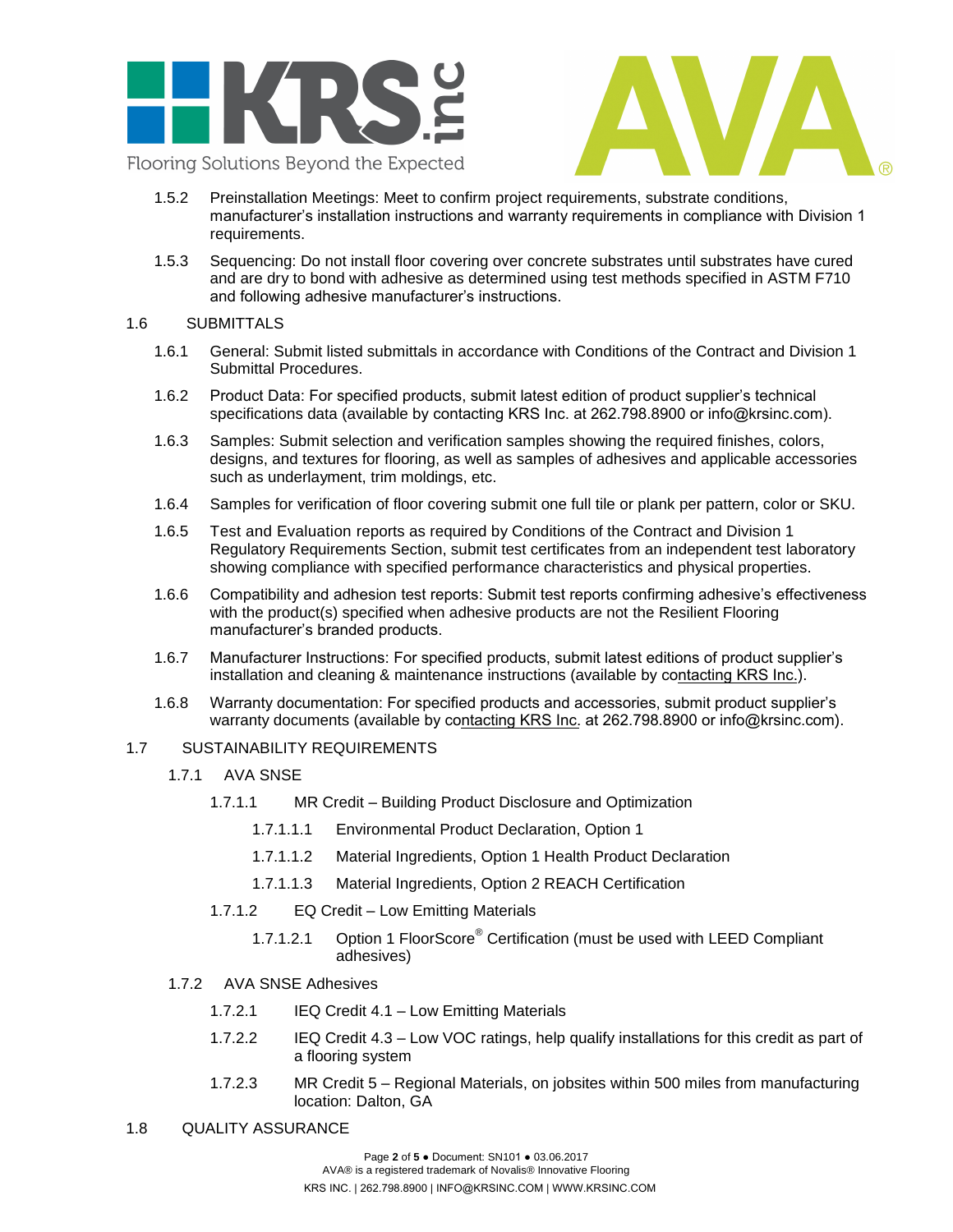



- 1.8.1 Manufacturer: Manufacturer shall be ISO 9001, ISO 14001 and ISO 18001 certified.
- 1.8.2 Installer: Installer shall have a minimum of five years of proven experience in performing work of this section and in installing vinyl floor covering similar to that required for this project and shall provide a minimum of three references for comparable systems and installations successfully performed by the installer within the last 18 months.
- 1.8.3 Testing Agencies: Agencies shall be independent and qualified or certified to perform any necessary testing, including but not limited to concrete and moisture testing.
- 1.8.4 Concrete Moisture Test: Perform moisture tests according to ASTM F2170, Standard Test Method for Determining Relative Humidity in Concrete Floor Slabs Using In Situ Probes.
- 1.8.5 A diagram of the area showing the location and results of each test shall be dated and submitted to the architect, general contractor, and/or end user. If test results exceed the floor covering manufacturer's limits, installation shall not commence until results conform to limits.
- 1.8.6 Concrete pH Test: Perform pH tests on concrete. Readings below 7.0 and above 10.0 can adversely affect resilient flooring or adhesives, or both.
- 1.8.7 Surface porosity testing shall be performed on all concrete, gypsum and other surfaces to ensure proper adhesive and installation is achieved. Follow adhesive manufacturer's guidelines for determining surface porosity.
- 1.8.8 Wood substrate: Reference Standard ASTM F1482, for details on wood underlayment requirements and manufacturer's requirements for acceptable wood underlayment panels.
- 1.9 DELIVERY, STORAGE, AND HANDLING
	- 1.9.1 General: Comply with Division 1 Product Requirements Section.
	- 1.9.2 Delivery and Acceptance Requirements: Comply with the product supplier's ordering and lead time requirements to avoid construction delays, and to allow material to acclimatize as required in the specified product's installation instructions. Accept delivery of materials only if they are in unopened, undamaged packaging that bears the name and brand of the manufacturer/product supplier, project identification, and shipping and handling instructions.
	- 1.9.3 Storage and Handling Requirements: Upon receiving floor covering, immediately remove from pallet and lay on a flat surface. Store tile or plank boxes no more than five boxes high. Store material -- including underlayment panels, patching or underlayment compound, floor covering material, adhesive, and welding rods -- in the original packaging (as delivered) in areas that are enclosed and weather tight with the permanent HVAC system set at a temperature of between 65°F and 80°F for a minimum of 48 hours prior to commencement of installation. In addition, comply with storage and handling requirements listed on product packaging, and described in the latest edition of the product's installation instructions (available from [www.avaflor.com\)](http://www.avaflor.com/).

#### **PART 2. PRODUCTS**

- 2.1 Supplier: AVA by Novalis Innovative Flooring; distributed by Capri cork Represented by KRS Inc. email: [info@krsinc.com](mailto:sales@avaflor.com) website: www.[krsinc.](http://www.matsinc.com/).com.
- 2.2 Substitutions: no substitutions permitted. [Specifier note: edit this paragraph to suit project requirements. If substitutions are permitted, edit text. Add text to refer to Division 1 Project Requirements (Product Substitutions Procedures) Section.]
- 2.3 Product Options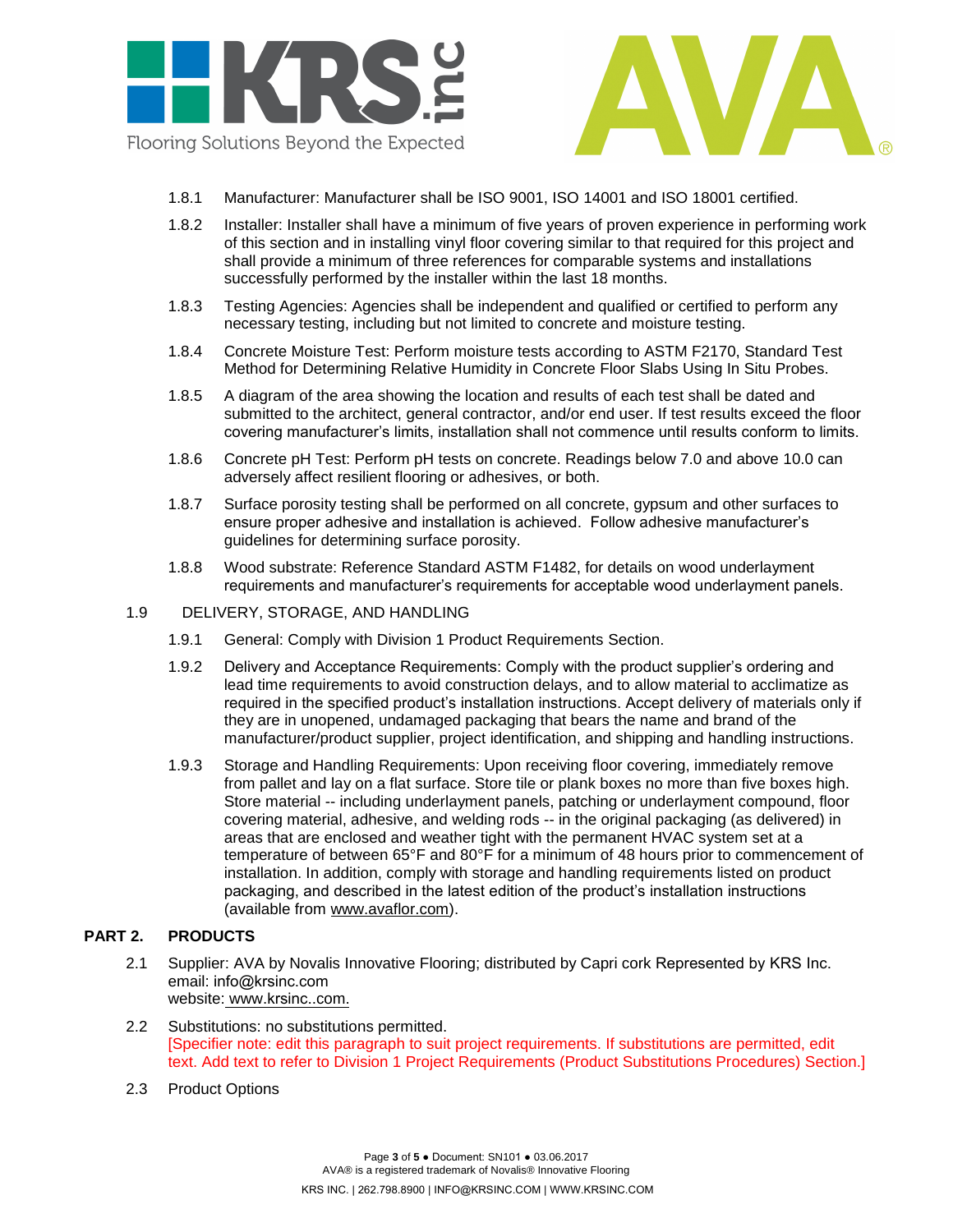



2.3.1 AVA SNSE Tiles

| 2.3.1.1 | Classification:      | ASTM F1700, Class III, Type B                                                                                                                       |                                                                                                                                                                          |
|---------|----------------------|-----------------------------------------------------------------------------------------------------------------------------------------------------|--------------------------------------------------------------------------------------------------------------------------------------------------------------------------|
| 2.3.1.2 | Gauge:               | $2.5 \text{ mm}$                                                                                                                                    |                                                                                                                                                                          |
| 2.3.1.3 | Wear layer:          | $0.5$ mm $(20.0$ mil)                                                                                                                               |                                                                                                                                                                          |
| 2.3.1.4 | Size:                | 12" x 24"                                                                                                                                           |                                                                                                                                                                          |
| 2.3.1.5 | Carton:              | 36 sq. ft per case                                                                                                                                  |                                                                                                                                                                          |
| 2.3.1.6 | Edges:               | Microbevel                                                                                                                                          |                                                                                                                                                                          |
| 2.3.1.7 | Installation Method: | <b>Direct Glue</b>                                                                                                                                  |                                                                                                                                                                          |
| 2.3.1.8 | Colors:              | FS001<br>FS002<br>FS003<br>FS004<br>FS005<br>FS006<br>FS007<br>FS008<br>FS009<br>FS010<br>FS011<br>FS012<br>FS013<br>FS014<br>FS015<br><b>FS016</b> | Lemon<br>Tangerine<br>Pomegranate<br>Turquoise<br>Ocean<br>Sea Foam<br>Lime<br>Fudge<br>Sand<br>Pecan<br>Seashell<br>Graphite<br>Haze<br><b>Iron</b><br>Titanium<br>Coal |

2.4 2.5 Performance: Physical properties of AVA Tiles shall conform to the published technical specifications for each individual product. Technical data can be obtaine[d by contacting KRS](http://www.avaflor.com/) Inc. at 262.798.8900 or info@krsinc.com.

# ACCESSORY PRODUCTS 2.5.1 Adhesives:

- - 2.5.1.1 Transitional vinyl adhesive Novalis type NFA-T226 (available from Capri) shall be used in full spread applications. Apply adhesive according to manufacturer's recommendations.
	- 2.5.1.2 Aerosol spray adhesive from Novalis type NFA-S300 (available from Capri) shall be used in full spread and loose lay applications. Apply adhesive according to manufacturer's recommendations and installation guidelines for the specific flooring.
- 2.5.2 Provide matching trims, moldings and reducing strips specifically designed for luxury vinyl flooring. Architect / Designer shall specify the type and color of each molding. Follow industry or manufacturer's guidelines for proper use and installation of all moldings.
- 2.5.3 Cleaning Products: Architect can specify per the latest edition of the maintenance instructions (available by c[ontacting KRS Inc.](http://www.matsinc.com/) at 262.798.8900).

### **PART 3. EXECUTION**

3.1 EXAMINATION